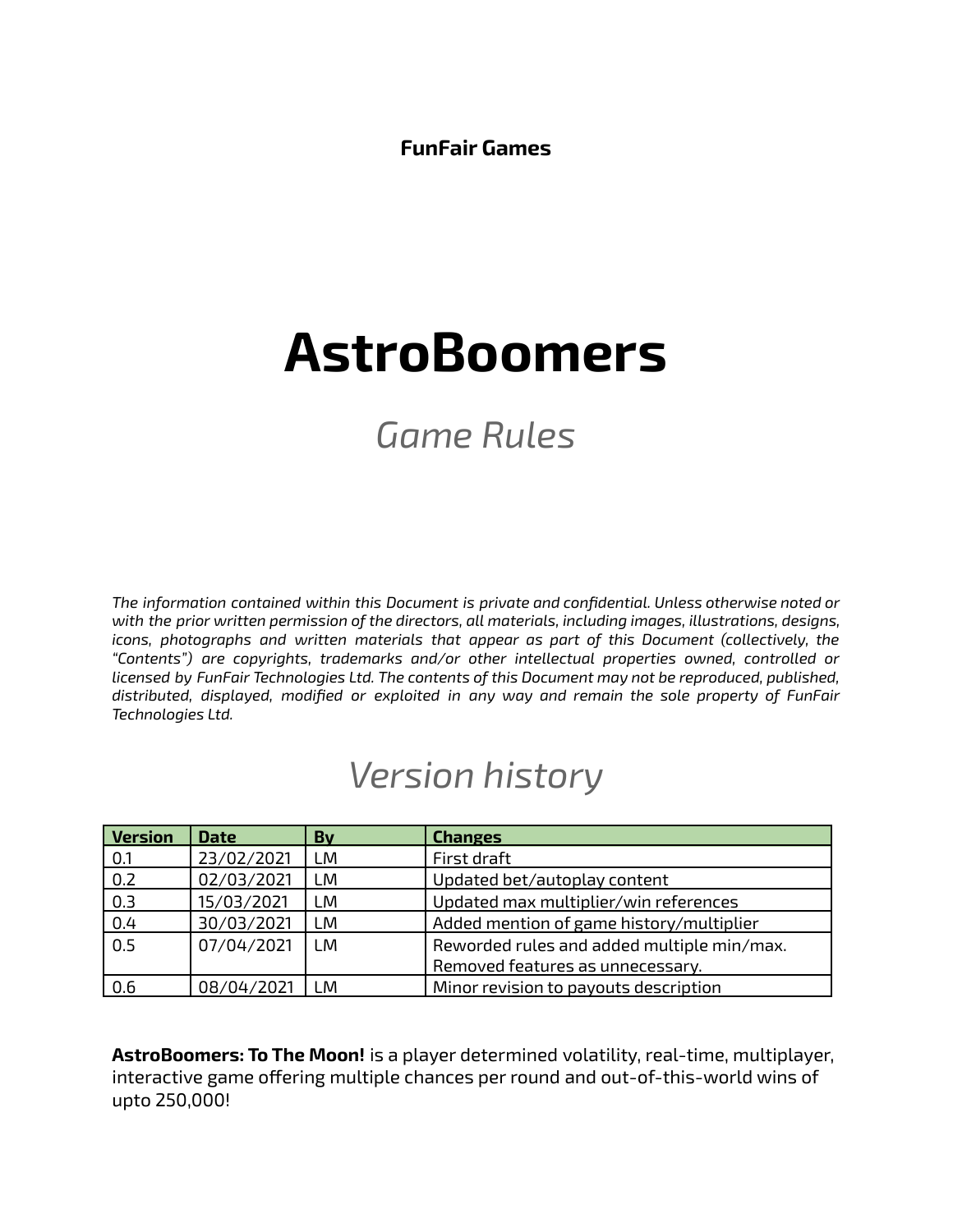The stakes are high, Earth is under siege from fiery cosmic meteors - time to escape to the moon! Board the rocket for the ride, but beware of the inbound threat or you'll crash out in a ball of flames! Choose when to jump off to safety and earn the rewards!

An intense adrenaline rush, but simple to play, challenge your fellow astronauts' nerves and stay onboard for as long as possible for maximum rewards! Play upto three bets for each round for astronomical wins or employ strategy using the auto-eject options.

Rise high on the winners podium to really show them who's out ofthis world!

Return To Player (RTP): **97%**

## **GAME RULES**

The game is all about making the decision when to jump off the rocket before it explodes.

- The betting phase displays a countdown showing the time remaining to place bets for the next round and when it will begin.
- Upto three bets can be set for a game round using the BET selectors. The total amount that can be bet in a round is the combination of all three BET amounts up to a maximum of 100.
- The bet list is dynamic and will only show remaining amounts from a total bet of 100 across all three possible bets.
- AUTO allows an auto-eject value to be set for each BET. This then plays the round and ifthe specified MULTIPLIER is reached by the rocket, the astronaut will be automatically ejected.
- If an AUTO is set, the BET amount will default to the lowest BET amount until changed.
- Any of the three BET selectors can have an AUTO value set.
- Clicking the EJECT button for a BET will end the specific bet in flight and return the win amount shown.
- An AUTO value will be cancelled for the specified bet when the EJECT button is clicked.
- Winnings are based on the MULTIPLIER shown for the rocket at the time the active BET is collected.
	- The minimum multiplier to payout is 1.01x. The maximum multiplier to payout is 2500x.
	- Ifthe rocket explodes and the multiplier is less than 1.01x no winnings will be awarded.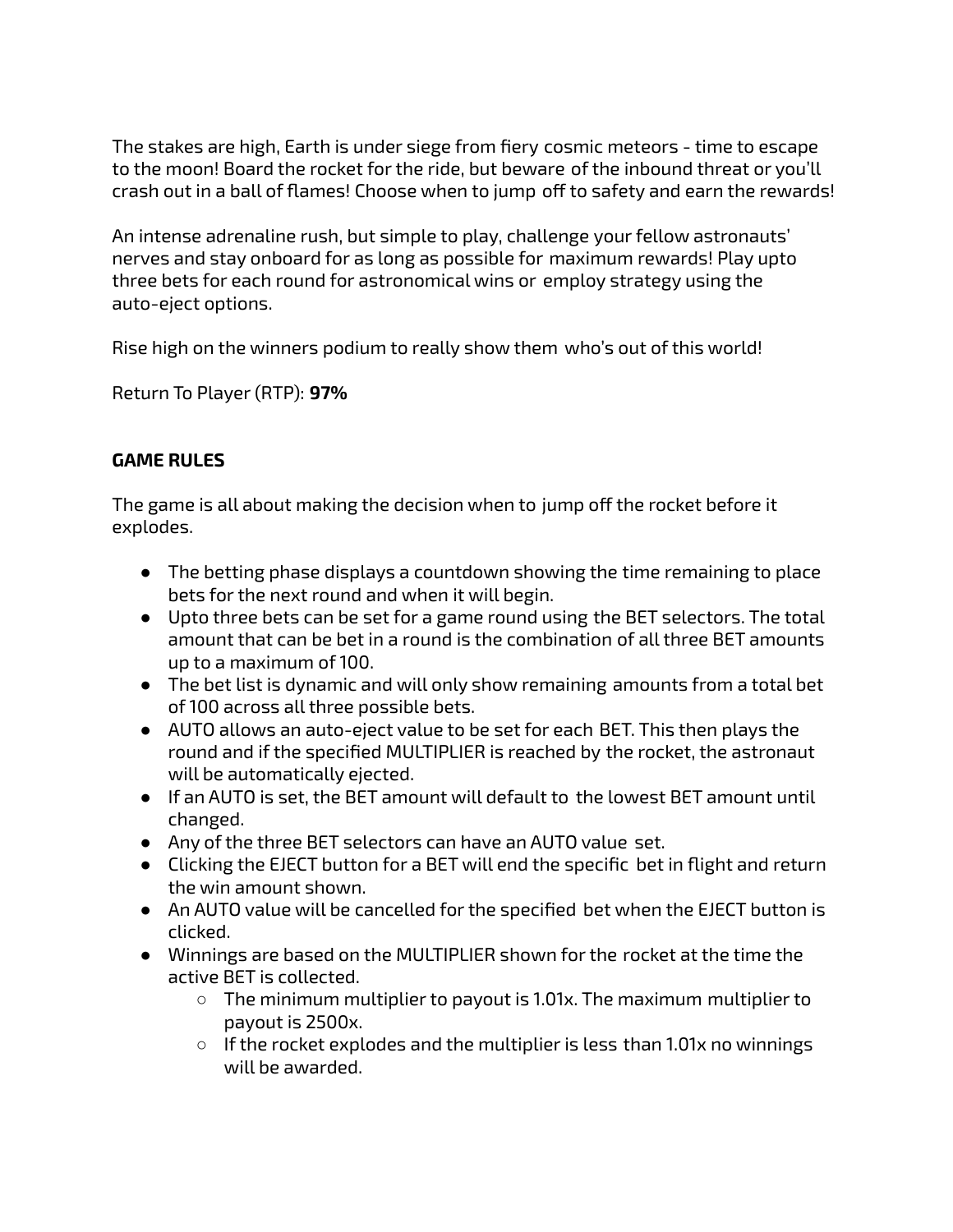- Ifthe maximum multiplier is reached by the rocket, eject will be triggered for active bets and the win amount awarded.
- The winning amount of the active bet is the MULTIPLIER \* the active BET amount.
- If more than 1 active bet is won, the winnings are added up.
- Ifthe rocket explodes and any active bets are unclaimed they will not be returned.
- Ifthe rocket explodes, the winning presentation for any surviving astronauts is shown before resuming the next betting phase.

|                         | <b>BET BUTTON</b>                                                                                                                                                     |
|-------------------------|-----------------------------------------------------------------------------------------------------------------------------------------------------------------------|
|                         | Click to open a list of bet amounts to<br>set for the specified bet.                                                                                                  |
|                         | <b>AUTO EJECT BUTTON</b>                                                                                                                                              |
|                         | Click to open a list of multiplier<br>amounts to set to auto-eject from the<br>rocket for the specified bet.                                                          |
|                         | <b>CANCEL BET BUTTON</b>                                                                                                                                              |
|                         | Click to cancel any set bet amount<br>and any set auto eject amount for the<br>specified bet.                                                                         |
|                         | <b>REBET BUTTON</b>                                                                                                                                                   |
|                         | Click to automatically set any bet<br>amounts and auto-eject amounts<br>from the previous round. Will only<br>appear if there are amounts from the<br>previous round. |
|                         | <b>EJECT BUTTON</b>                                                                                                                                                   |
| EJECT!<br>31.78         | Click to eject from the rocket and win<br>the amount shown.                                                                                                           |
| x5.24<br>x1.54<br>x1.74 | <b>FLIGHT HISTORY</b>                                                                                                                                                 |

# **GAME FUNCTIONS**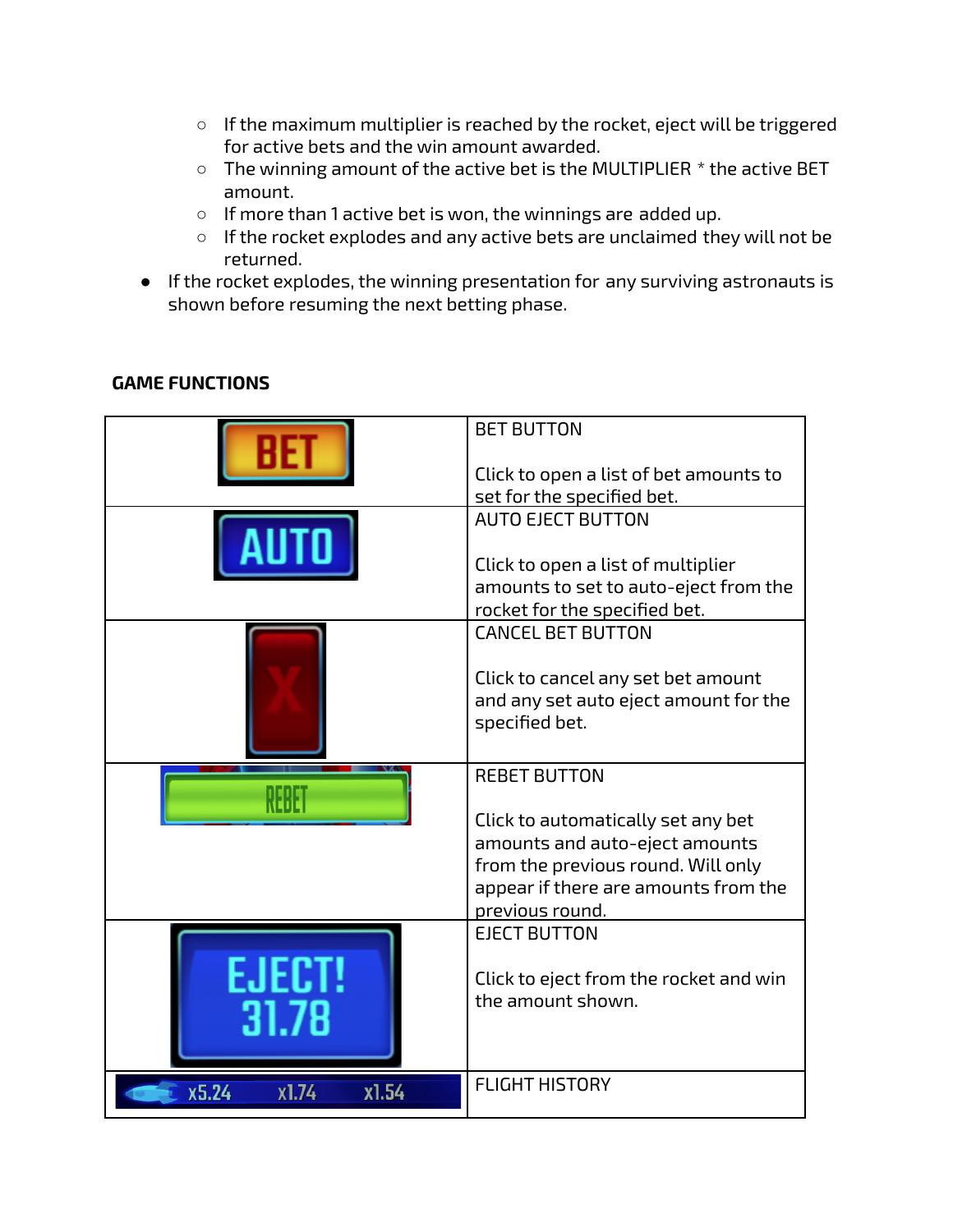| Shows a history of the reached<br>multiplier for the last three flights                                 |
|---------------------------------------------------------------------------------------------------------|
| <b>MENU BUTTON</b><br>Click to open the settings and game<br>rules.                                     |
| <b>AUDIO BUTTON</b><br>Click to toggle all audio on/off.                                                |
| <b>EMOJI CHAT BUTTON (optional by</b><br>operator)<br>Click to open chat feed and selectable<br>emojis. |

#### **POP-UP MENUS**

*Bet amounts*

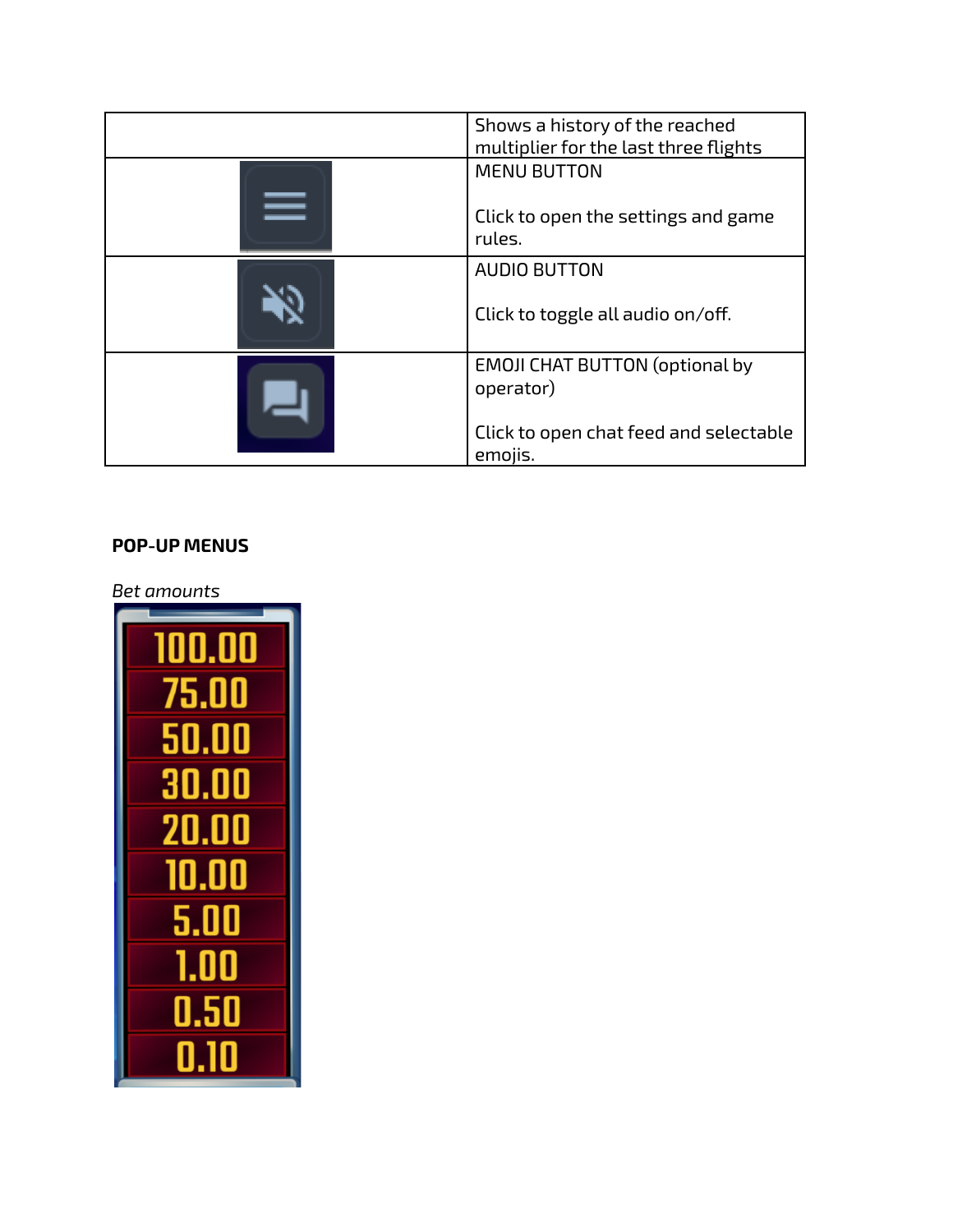Available bet amounts for the specified bet.

The bet list is dynamic and will only show remaining amounts from a total bet of 100 across three possible bets.

To set a bet amount, they click on the value. Clicking again on the Bet button allows them to change the amount.

*Auto-eject amounts*

| x50  |  |
|------|--|
| x25  |  |
| x10  |  |
| х5   |  |
| χ4   |  |
| x3   |  |
| x2   |  |
| x1.5 |  |
| x1.1 |  |
| OFF  |  |
|      |  |

Available auto-eject amounts for the specified bet.

To set an auto-eject amount, the player clicks on the value. Clicking again on the Auto button allows them to change the amount. To disable the auto-eject, the player chooses 'Off'.